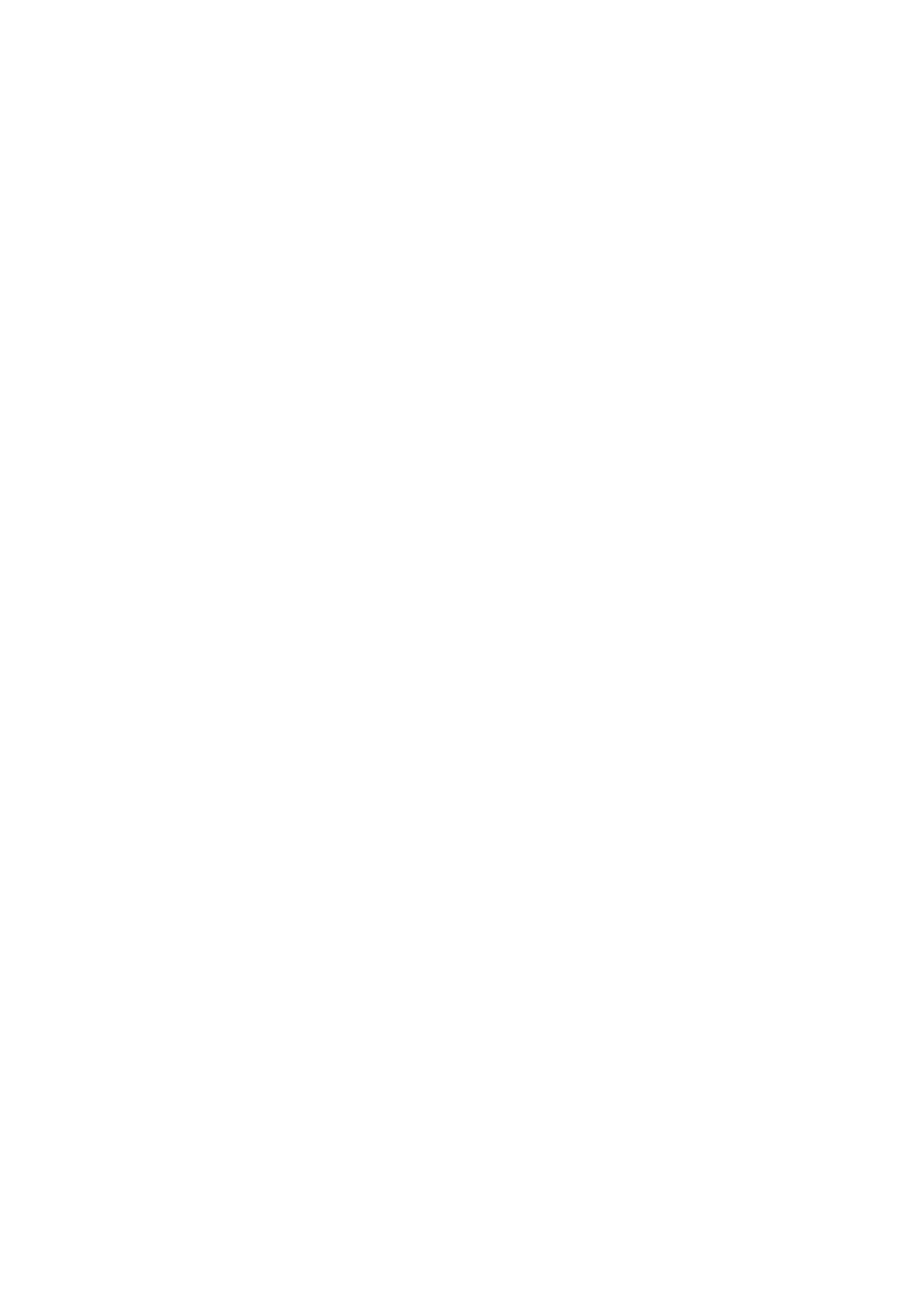*I certify that this public bill, which originated in the Legislative Assembly, has finally passed the Legislative Council and the Legislative Assembly of New South Wales.*

> *Clerk of the Legislative Assembly. Legislative Assembly, Sydney, , 2013*



New South Wales

# **State Revenue and Other Legislation Amendment (Budget Measures) Bill 2013**

Act No , 2013

An Act to make miscellaneous amendments to certain State revenue and other legislation in connection with the Budget for the year 2013–2014; and for other purposes.

*I have examined this bill and find it to correspond in all respects with the bill as finally passed by both Houses.*

*Assistant Speaker of the Legislative Assembly.*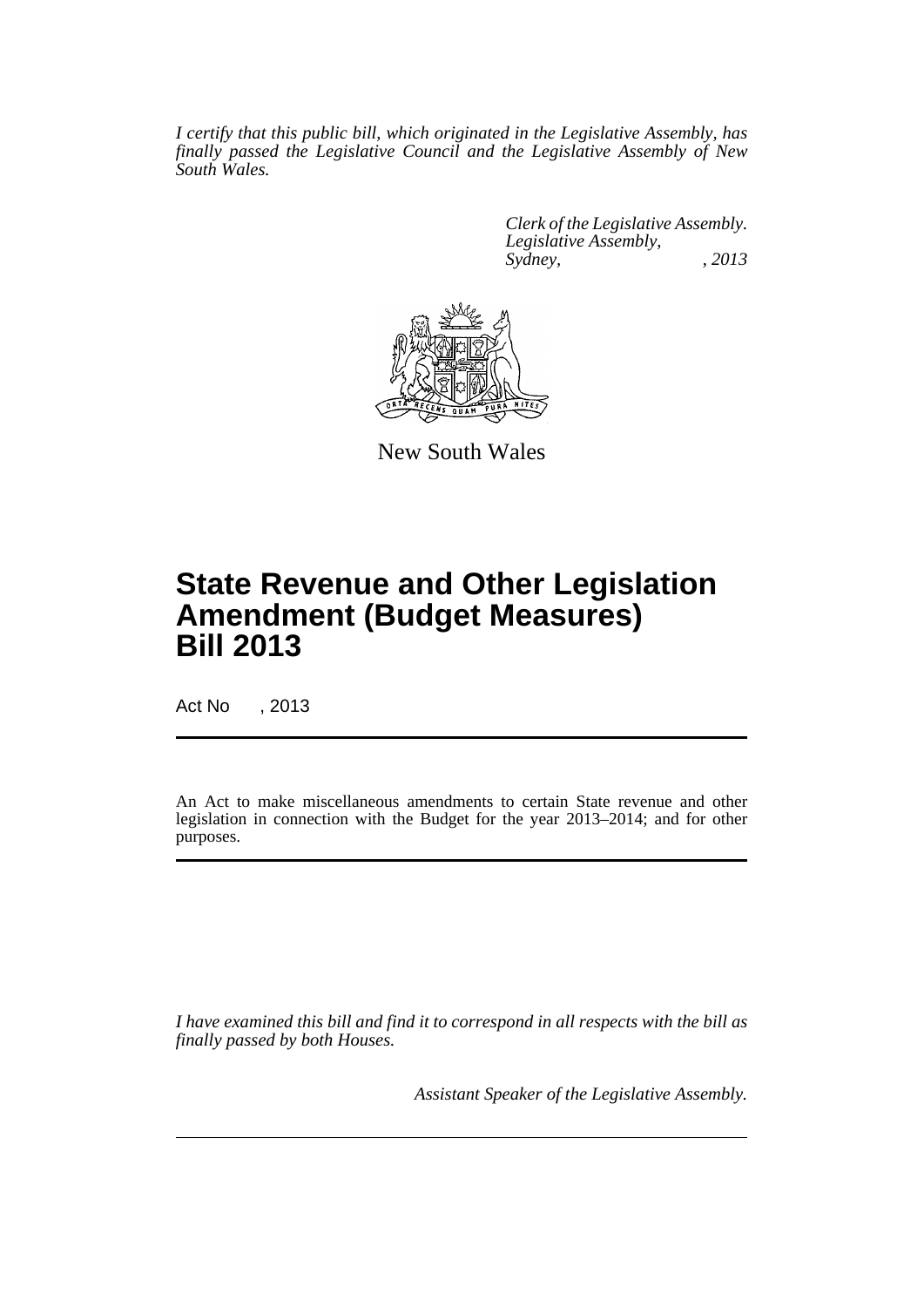## <span id="page-3-0"></span>**The Legislature of New South Wales enacts:**

#### **1 Name of Act**

This Act is the *State Revenue and Other Legislation Amendment (Budget Measures) Act 2013*.

#### <span id="page-3-1"></span>**2 Commencement**

- (1) This Act commences on the date of assent to this Act, subject to subsection (2).
- (2) The amendments made by the Schedules to this Act commence on the day or days specified in those Schedules in relation to the amendments concerned. If a commencement date is not specified, the amendments commence on the date of assent to this Act.

#### <span id="page-3-2"></span>**3 Explanatory notes**

The matter appearing under the heading "Explanatory note" in any of the Schedules to this Act does not form part of this Act.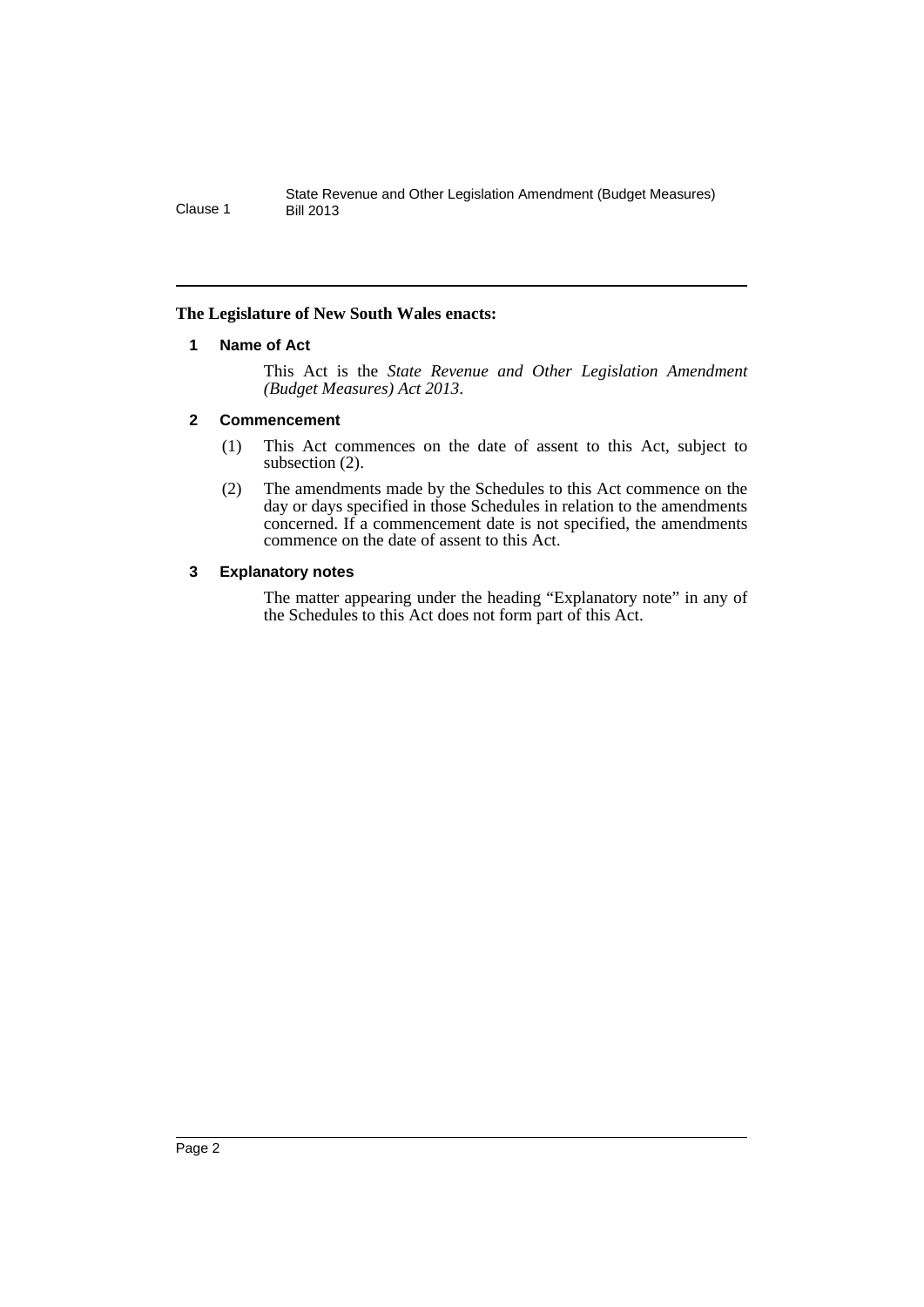Amendment of Duties Act 1997 No 123 Schedule 1

# <span id="page-4-0"></span>**Schedule 1 Amendment of Duties Act 1997 No 123**

### **[1] Section 11 What is "dutiable property"?**

Omit the note at the end of section 11 (3). Insert instead:

**Note.** Part 4 of this Chapter provides for the abolition, on a date or dates to be appointed by proclamation, of duty on transfers of some of the types of dutiable property listed above.

The following types of dutiable property cease to be dutiable property on the abolition date appointed by the Governor:

- (a) shares and units referred to in subsection (1) (d) and (e),
- (b) business assets referred to in subsection  $(1)$   $(a)$ ,
- (c) statutory licences or permissions referred to in subsection (1) (h),
- (d) gaming machine entitlements referred to in subsection (1) (h1).

#### **[2] Section 26**

Omit sections 26 and 26A. Insert instead:

#### **26 Certain transactions concerning goods and other property**

- (1) If a dutiable transaction involves goods and other dutiable property, the Chief Commissioner may disregard the value of the goods in the transaction if the dutiable value of the other property does not exceed 10% of the dutiable value of all the dutiable property in the transaction.
- (2) This section does not enable the Chief Commissioner to disregard the value of goods used in connection with a business in respect of which the goodwill of the business is, or is part of, the dutiable property.

#### **[3] Section 28 Apportionment—business assets in this and other jurisdictions**

Omit section 28 (6) and the note. Insert instead:

(6) This section applies only to dutiable transactions that occur before the date appointed under section 33B as the abolition date for duty on transfers of business assets.

#### **[4] Section 33B**

Insert before section 34:

#### **33B Appointment of date for abolition of duties**

(1) The Governor may, by proclamation, appoint a date as the abolition date for any of the following duties: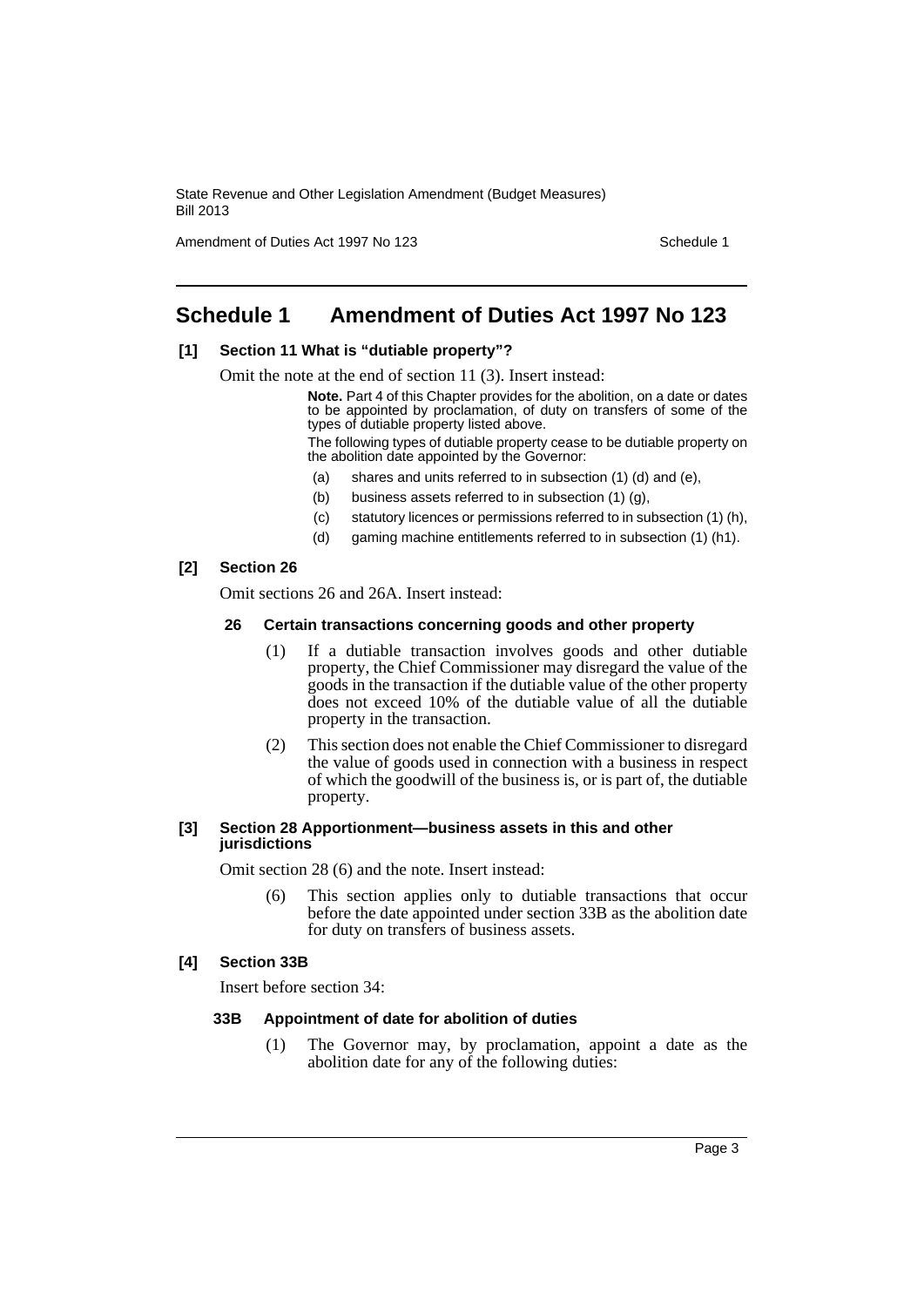Schedule 1 Amendment of Duties Act 1997 No 123

- (a) duty on transfers of marketable securities and commercial fishery shares,
- (b) duty on transfers of business assets,
- (c) duty on transfers of statutory licences or permissions and gaming machine entitlements.
- (2) The same or different abolition dates may be appointed for each duty.
- (3) In this Part:

*business asset* means a business asset referred to in section 11  $(1)$  (g).

*commercial fishery share* means a share in a share management fishery (within the meaning of the *Fisheries Management Act 1994*).

*gaming machine entitlement* means a gaming machine entitlement within the meaning of the *Gaming Machines Act 2001*.

*statutory licence or permission* means a statutory licence or permission under a New South Wales law.

#### **[5] Section 34 Effect of appointment of abolition date—marketable securities and commercial fishery shares**

Omit "1 July 2013" wherever occurring. Insert instead "the abolition date".

# **[6] Section 34 (3)**

Omit the definition of *commercial fishery share*. Insert instead:

*abolition date* means the date appointed under section 33B as the abolition date for duty on transfers of marketable securities and commercial fishery shares.

# **[7] Section 35 Effect of appointment of abolition date—business assets**

Omit section 35 (1). Insert instead:

(1) On and from the abolition date, a business asset is not dutiable property (despite section 11).

# **[8] Section 35 (2)**

Omit "1 July 2013". Insert instead "the abolition date".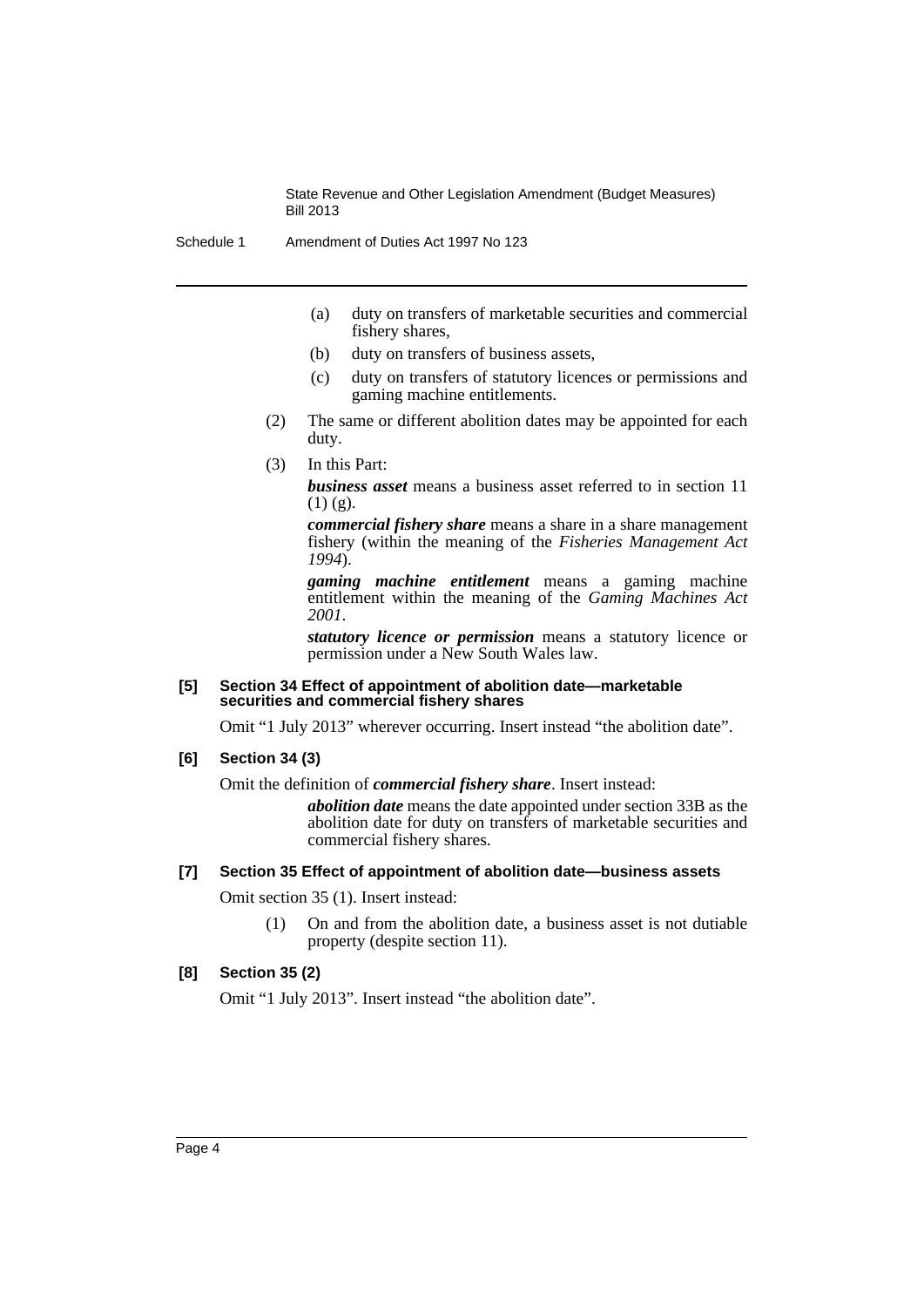Amendment of Duties Act 1997 No 123 Schedule 1

#### **[9] Section 35 (3)**

Insert after section 35 (2):

(3) In this section:

*abolition date* means the date appointed under section 33B as the abolition date for duty on transfers of business assets.

#### **[10] Section 36 Effect of appointment of abolition date—licences, permissions and entitlements**

Omit section 36 (1). Insert instead:

(1) On and from the abolition date, a statutory licence or permission, or a gaming machine entitlement, is not dutiable property (despite section 11).

# **[11] Section 36 (2)**

Omit "1 July 2013". Insert instead "the abolition date".

#### **[12] Section 36 (3)**

Insert after section 36 (2):

(3) In this section:

*abolition date* means the date appointed under section 33B as the abolition date for duty on transfers of statutory licences or permissions and gaming machine entitlements.

#### **[13] Section 37**

Omit the section. Insert instead:

#### **37 Anti-avoidance measures**

Section 35 or 36 does not apply in respect of a transfer or transaction that occurs on or after the abolition date referred to in that section if:

- (a) the transfer or transaction replaces a transfer or transaction involving the same business asset, statutory licence or permission, or gaming machine entitlement, that occurred before the abolition date, or
- (b) the transfer or transaction is made or entered into pursuant to an option to purchase the business asset, statutory licence or permission, or gaming machine entitlement, that was granted before the abolition date, or
- (c) the transfer or transaction was made or entered into pursuant to another arrangement, made before the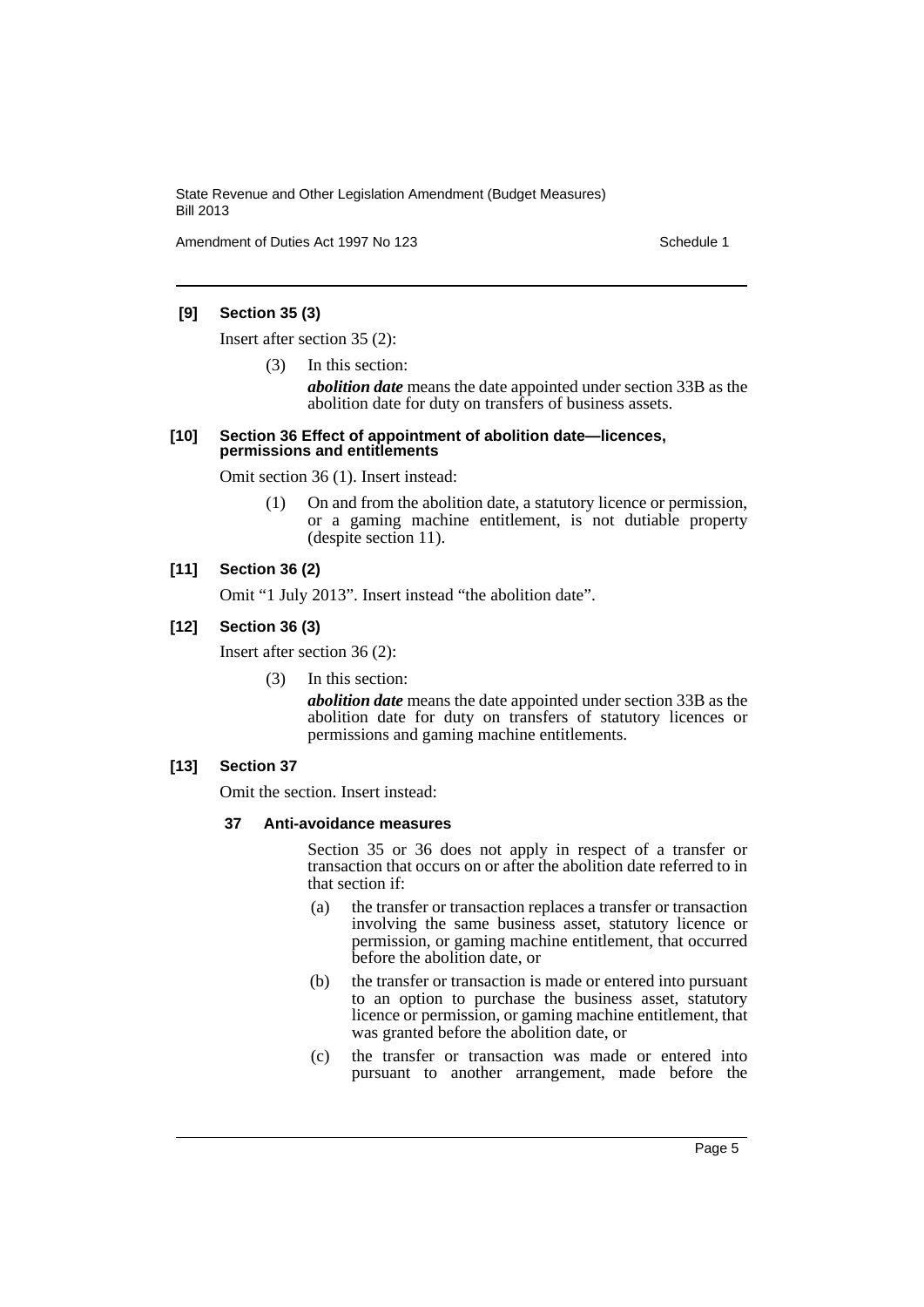Schedule 1 Amendment of Duties Act 1997 No 123

abolition date, the only or main purpose of which was to defer the transfer or transaction until the abolition date, or later, so that duty would not be chargeable under this Chapter on the transfer or transaction.

## **[14] Section 65 Exemptions from duty**

Omit "1 July 2013" wherever occurring in the notes to section 65 (6) and (7). Insert instead "a date to be appointed by proclamation under section 33B".

#### **[15] Section 66 Exemptions—marketable securities**

Omit "1 July 2013" from the note at the end of the section.

Insert instead "a date to be appointed by proclamation under section 33B".

#### **[16] Section 124**

Omit the section. Insert instead:

# **124 Abolition of duty charged by this Part**

- (1) The duty charged by this Part is abolished on and from the abolition date.
- (2) The duty charged by this Part remains chargeable on a dutiable entitlement that is acquired before the abolition date.
- (3) In this section:

*abolition date* means the date appointed under section 33B as the abolition date for duty on transfers of marketable securities and commercial fishery shares.

#### **[17] Section 137A**

Omit the section. Insert instead:

#### **137A Abolition of duty charged by this Part**

- (1) The duty charged by this Part is abolished on and from the abolition date.
- (2) The duty charged by this Part remains chargeable on an allotment of shares referred to in section 138 that occurs before the abolition date.
- (3) In this section:

*abolition date* means the date appointed under section 33B as the abolition date for duty on transfers of marketable securities and commercial fishery shares.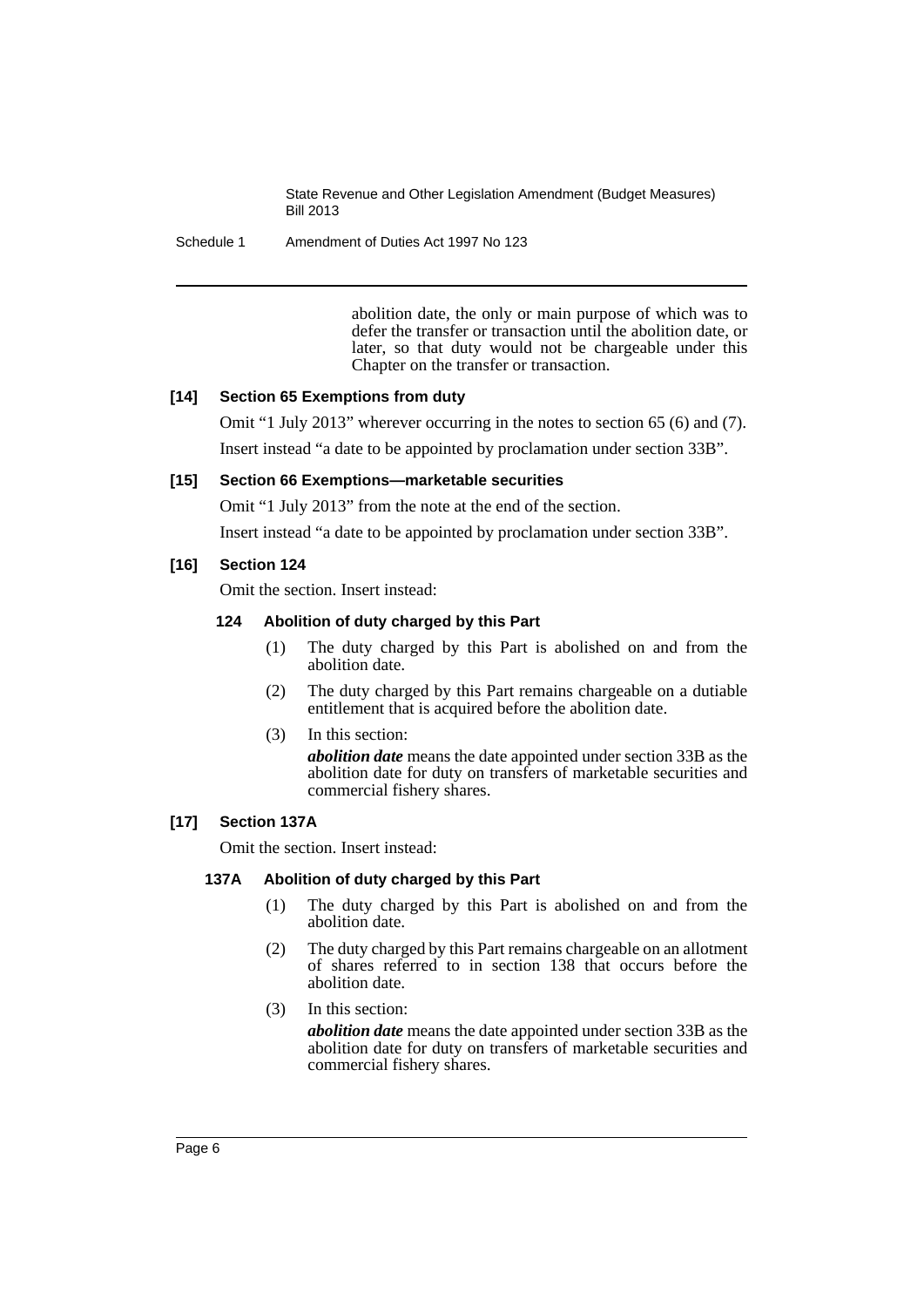Amendment of Duties Act 1997 No 123 Schedule 1

#### **[18] Section 203A Abolition of mortgage duty**

Omit section 203A (1). Insert instead:

- (1) The Governor may, by proclamation, appoint a date as the abolition date for mortgage duty.
- (1A) Mortgage duty is abolished on and from the abolition date (being the date appointed under subsection (1)).

# **[19] Section 203A (2) and (3)**

Omit "1 July 2013" wherever occurring. Insert instead "the abolition date".

#### **[20] Section 227A Transfer of mortgages**

Omit "section 281 (relating to transfers between members of the same group of corporations)" from section 227A (4) (b).

Insert instead "section 273B (relating to corporate reconstructions and consolidations)".

#### **[21] Section 228A**

Insert after section 228:

#### **228A Electronic mortgages**

- (1) To avoid doubt, for the purposes of this Chapter (in particular, the definition of *mortgage*), an *instrument* includes any document (within the meaning of the *Electronic Conveyancing National Law (NSW)*) that is in a form in which it can be lodged electronically under that Law.
- (2) An electronic mortgage is taken to be first executed when it is first digitally signed by the mortgagee (including if it is digitally signed by a subscriber signing for the mortgagee under the *Electronic Conveyancing National Law (NSW)*).
- (3) A counterpart of an electronic mortgage in respect of which mortgage duty has been paid may be stamped or upstamped for mortgage duty by the Chief Commissioner, or by another person under an arrangement referred to in section 289A, as if it were the mortgage.
- (4) In this section:

*electronic mortgage* means a mortgage in a form in which it can be lodged electronically under the *Electronic Conveyancing National Law (NSW)*.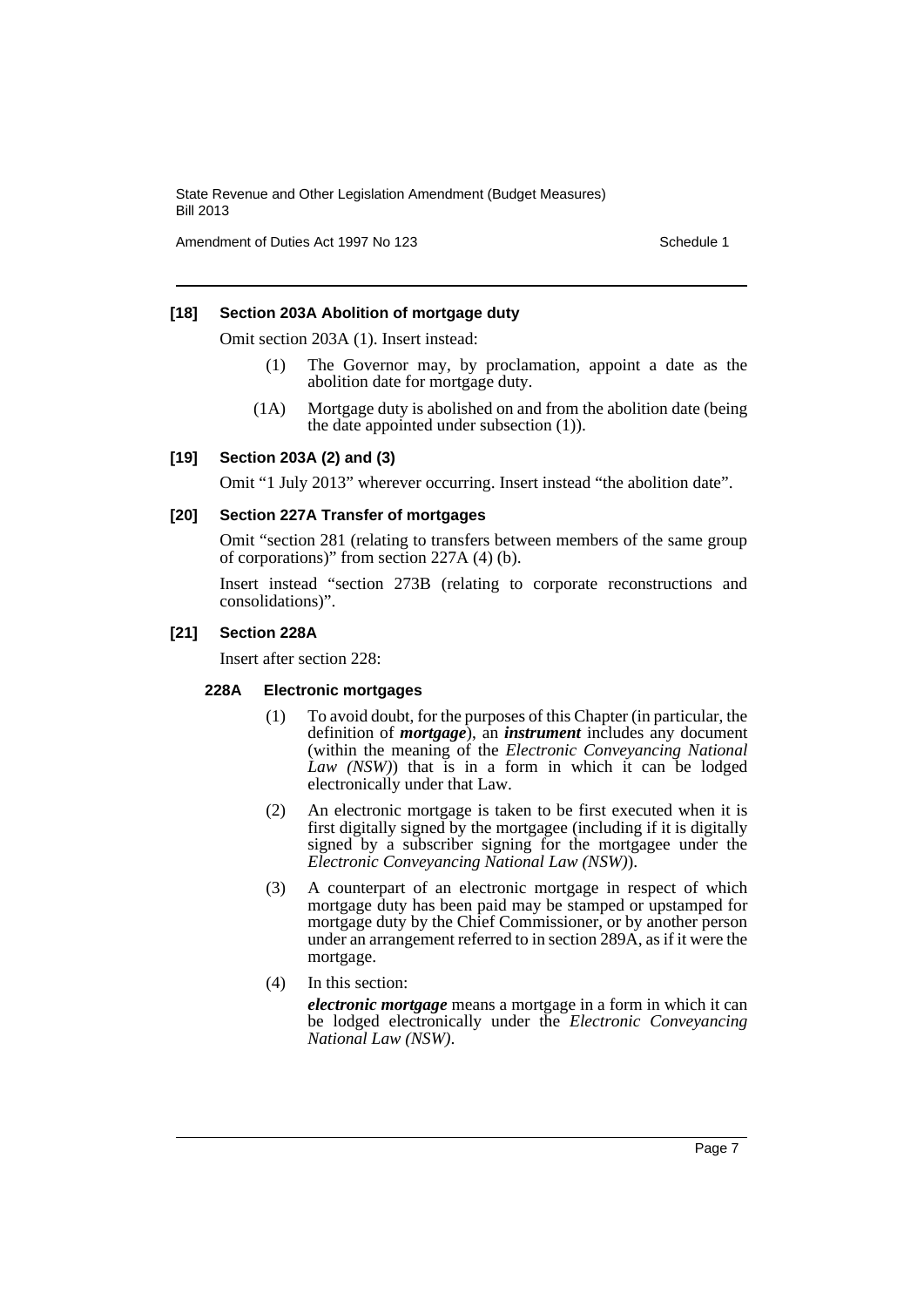Schedule 1 Amendment of Duties Act 1997 No 123

#### **[22] Section 274 Transfer of certain business property between family members**

Omit "on 1 July 2013" from the note to section 274 (2).

Insert instead "on a date to be appointed by proclamation under section 33B".

#### **[23] Schedule 1 Savings, transitional and other provisions**

Insert at the end of the Schedule (with appropriate Part and clause numbering):

**Part Provisions consequent on enactment of State Revenue and Other Legislation Amendment (Budget Measures) Act 2013**

#### **Changes to calculation of dutiable value**

- (1) Section 26, as substituted by the Budget Measures Act, applies to dutiable transactions that occur on or after 1 July 2013.
- (2) Sections 26 and 26A, as in force immediately before their repeal by the Budget Measures Act, continue to apply to dutiable transactions that occurred before 1 July 2013.
- (3) In this clause:

*Budget Measures Act* means the *State Revenue and Other Legislation Amendment (Budget Measures) Act 2013*.

#### **Commencement**

The amendments to the *Duties Act 1997* (except items [2] and [23]) commence, or are taken to have commenced, on 30 June 2013.

Items [2] and [23] commence, or are taken to have commenced, on 1 July 2013.

#### **Explanatory note**

The amendments defer the abolition of certain duties (which were due to be abolished on 1 July 2013) until a date to be appointed by proclamation of the Governor. The same or different abolition dates may be appointed in relation to the duties concerned.

The duties affected are:

- (a) duty on transfers of marketable securities and commercial fishery shares, and
- (b) duty on transfers of business assets, and
- (c) duty on transfers of statutory licences or permissions and gaming machine entitlements, and
- (d) mortgage duty.

**Items [4] and [18]** provide for the abolition of the relevant duties on a date to be appointed by proclamation of the Governor.

**Items [1], [3], [5]–[15], [19] and [22]** are consequential amendments.

**Items [16] and [17]** provide for the abolition of duties on entitlements arising from capital reductions or rights alterations, and the duty on allotment of shares by direction, on the date appointed for the abolition of duty on transfers of marketable securities and commercial fishery shares.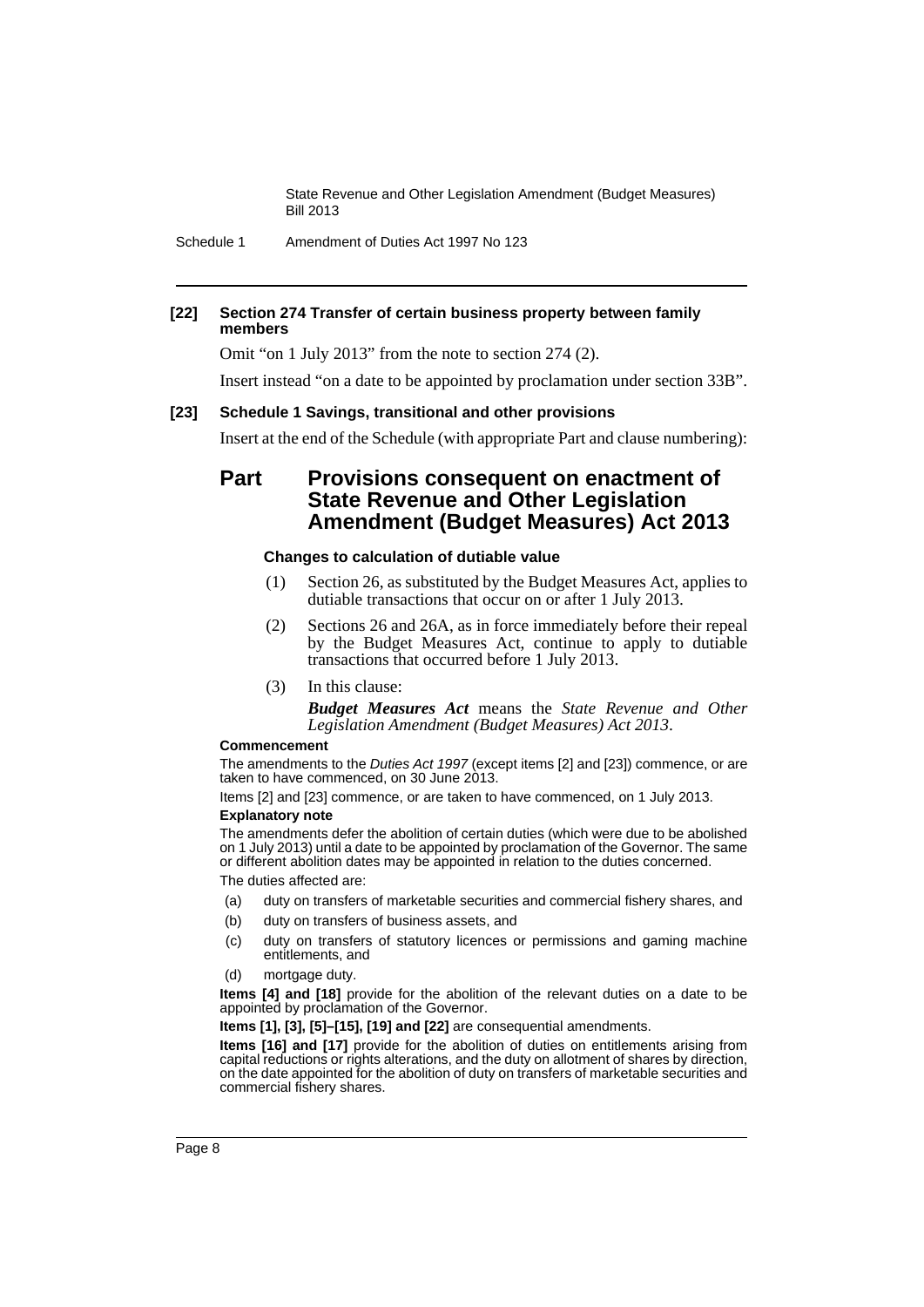Amendment of Duties Act 1997 No 123 Schedule 1

**Item [2]** removes a redundant provision of the *Duties Act 1997*. It also ensures that the value of goods is included in the dutiable value of a transaction involving goods and other dutiable property, if the other dutiable property includes the goodwill of a business. The amendment is related to the fact that the abolition of duty on the transfer of business assets (such as the goodwill of a business) is to be deferred.

**Item [21]** is consequential on the fact that the abolition of mortgage duty is to be deferred. It provides for the application of the *Duties Act 1997* to electronic mortgages executed in accordance with the *Electronic Conveyancing National Law (NSW)*.

**Item [20]** updates a cross-reference.

**Item [23]** provides for savings and transitional matters.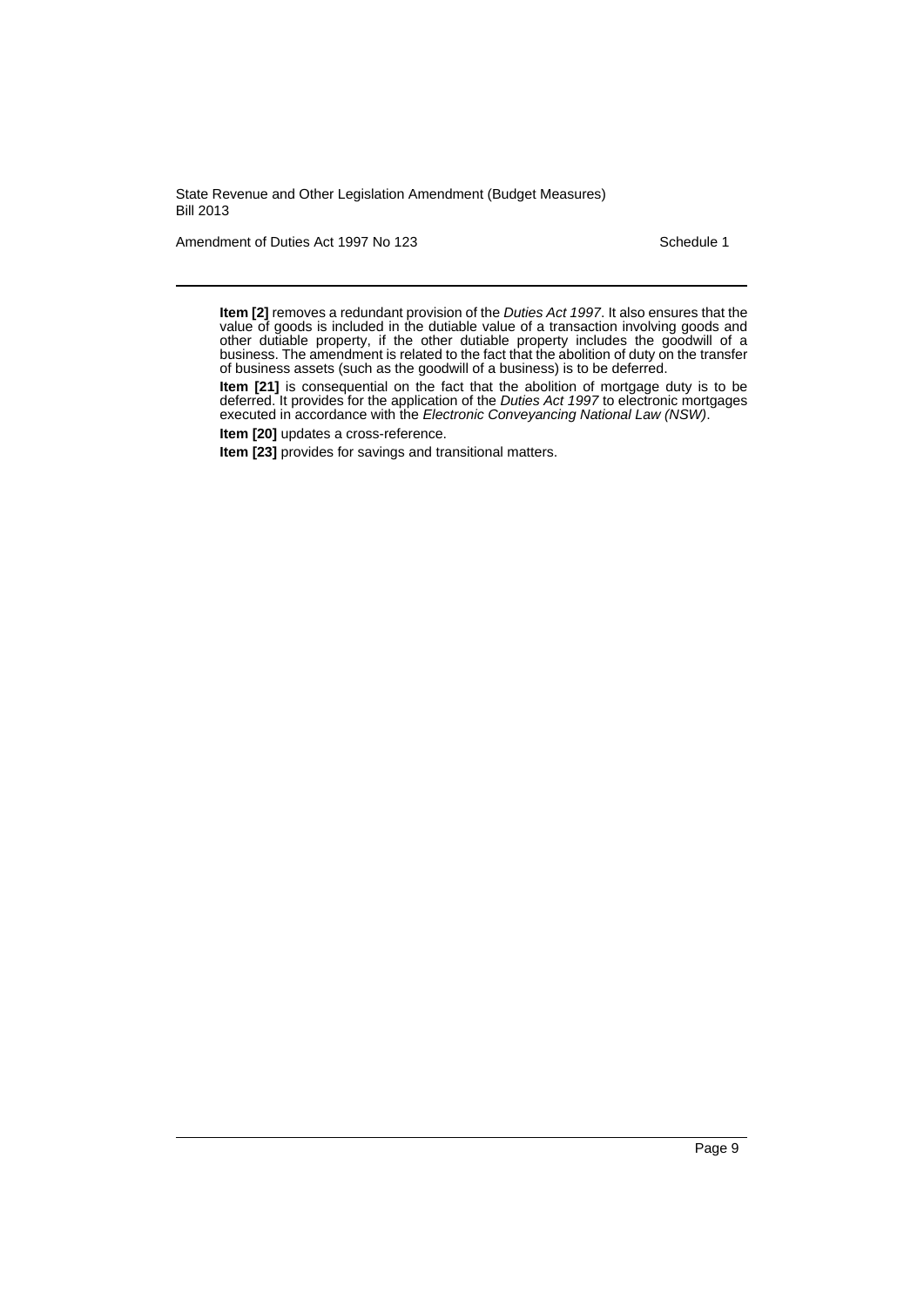Schedule 2 Amendment of First Home Owner Grant (New Homes) Act 2000 No 21

# <span id="page-11-0"></span>**Schedule 2 Amendment of First Home Owner Grant (New Homes) Act 2000 No 21**

# **Section 18 Amount of grant**

Omit "1 January 2014" from section 18 (1) wherever occurring.

Insert instead "1 January 2016".

#### **Explanatory note**

The amendment extends, for a further period of 2 years, the period during which a first home owner grant of \$15,000 (instead of \$10,000) is payable under the first home owner grant scheme for new homes.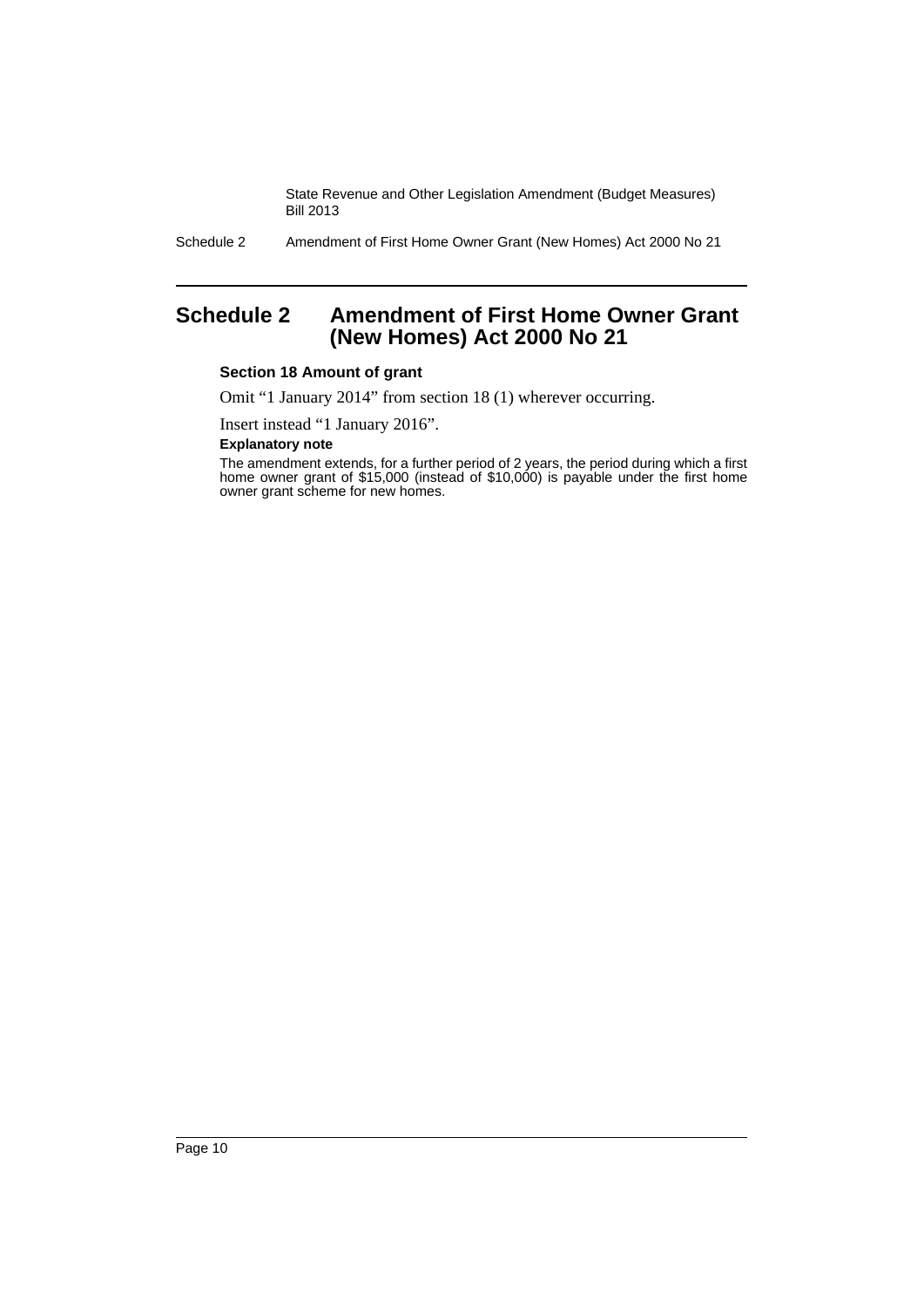Amendment of Health Insurance Levies Act 1982 No 159 Schedule 3

# <span id="page-12-0"></span>**Schedule 3 Amendment of Health Insurance Levies Act 1982 No 159**

### **[1] Section 4 Definitions**

Insert in alphabetical order in section 4 (1):

*base rate* means \$2 or, if a base rate is declared by regulation under clause 9 of Schedule 3, the base rate as so declared.

*proclaimed month* means the first month to commence on or after the commencement of Schedule 3 to the *State Revenue and Other Legislation Amendment (Budget Measures) Act 2013*.

#### **[2] Section 4 (1), definition of "prescribed rate"**

Omit "and for any month thereafter" from paragraph (e).

Insert instead "and for any month thereafter before the proclaimed month".

### **[3] Section 4 (1), definition of "prescribed rate"**

Insert at the end of paragraph (e):

, and

(f) for the proclaimed month and for any month thereafter the base rate, as adjusted from time to time in accordance with Schedule 2.

#### **[4] Schedule 3 Transitional provisions**

Insert after Part 7:

# **Part 8 Provision consequent on enactment of State Revenue and Other Legislation Amendment (Budget Measures) Act 2013**

### **9 Adjustment of prescribed rate (Budget 2013–2014)**

- (1) The regulations may declare a base rate for the purposes of this Act.
- (2) A regulation may be made under this clause only if the proclaimed month is a month after July 2013.
- (3) A base rate declared by a regulation has effect only in relation to a month that starts on or after the commencement of the regulation.
- (4) A regulation cannot be made under this clause after the operative date (within the meaning of Schedule 2) for 2014.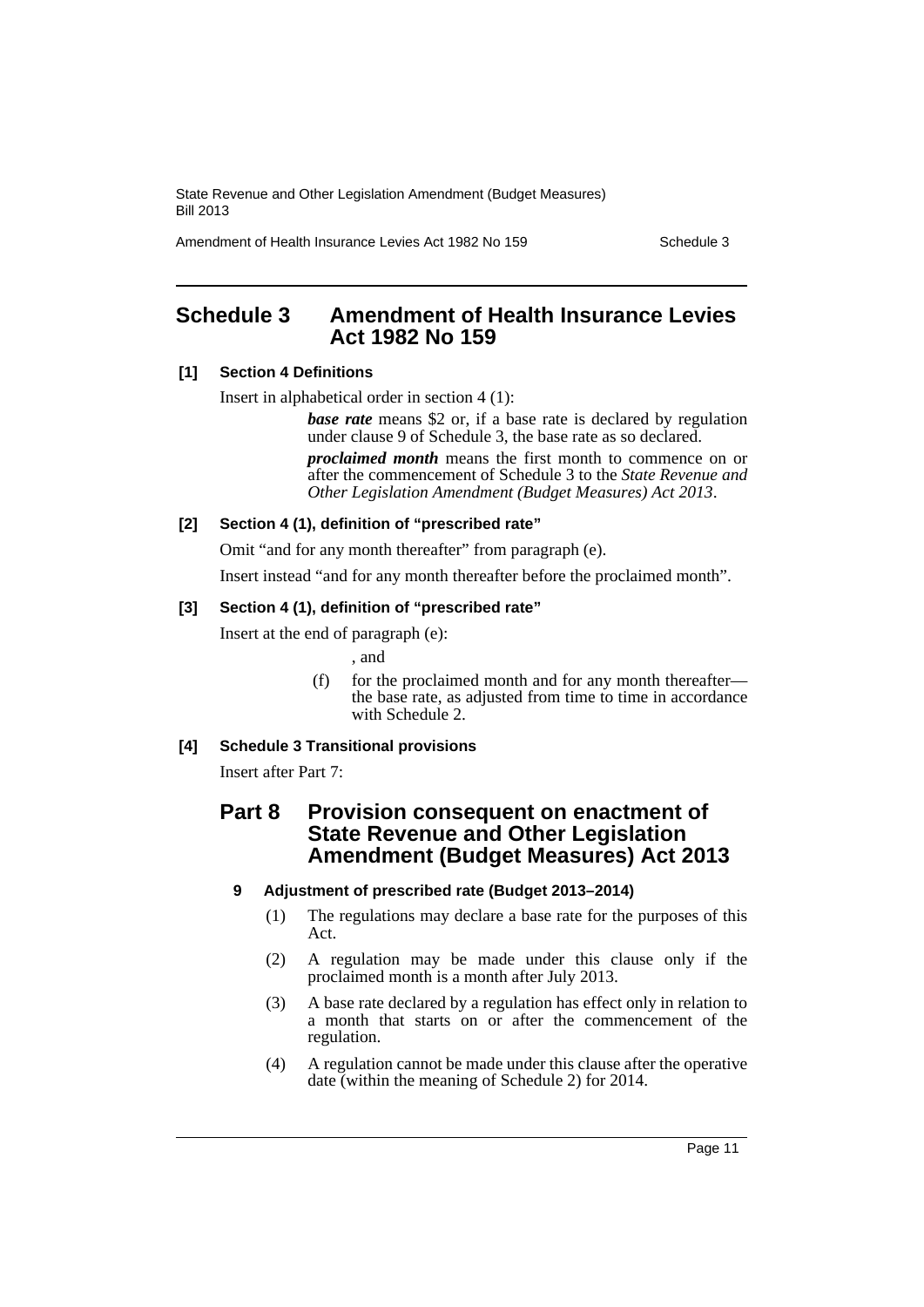Schedule 3 Amendment of Health Insurance Levies Act 1982 No 159

(5) The declaration of a base rate by a regulation made under this clause is, for the purposes of the *Subordinate Legislation Act 1989*, a matter of a savings or transitional nature.

#### **Commencement**

The amendments to the *Health Insurance Levies Act 1982* commence on a day to be appointed by proclamation.

#### **Explanatory note**

**Items [1] and [3]** provide for a base rate of \$2 (instead of the existing rate of \$1.37) to have effect as the prescribed rate under the *Health Insurance Levies Act 1982*. The prescribed rate is the rate used to calculate the monthly levy payable under that Act.

The proposed amendments also enable the base rate to be further adjusted by regulation if there is a delay in the commencement of the proposed amendments. Under **item [4]**, a regulation declaring a new base rate can be made if the proposed amendments commence after 1 July 2013. Such a regulation cannot be made after the base rate is automatically adjusted under Schedule 2 to the *Health Insurance Levies Act 1982* in 2014. The amendments also provide that a regulation declaring a base rate is of a savings and transitional nature for the purposes of the *Subordinate Legislation Act 1989*.

**Item [2]** is a consequential amendment.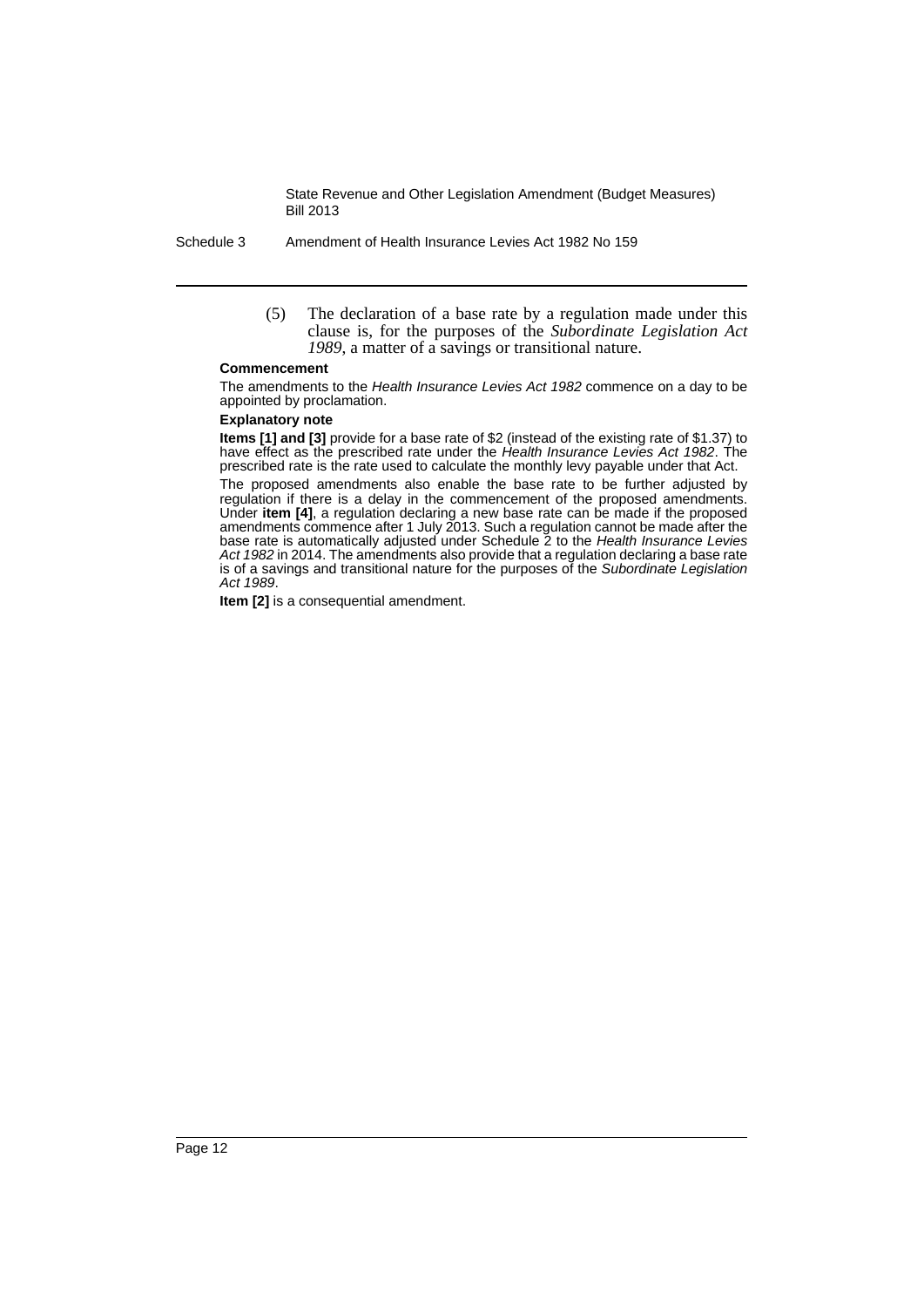Amendment of Payroll Tax Act 2007 No 21 Schedule 4

# <span id="page-14-0"></span>**Schedule 4 Amendment of Payroll Tax Act 2007 No 21**

#### **[1] Schedule 1 Calculation of payroll tax liability for financial year commencing 1 July 2007 and subsequent financial years**

Insert "up to and including the financial year commencing on 1 July 2012" after "subsequent financial years" in paragraph (b) of the definition of *TA* or *threshold amount* in clause 1.

#### **[2] Schedule 1, clause 1, definition of "TA" or "threshold amount"**

Insert at the end of paragraph (b):

, or

(c) for the financial year commencing on 1 July 2013 and subsequent financial years—\$750,000.

#### **[3] Schedule 1, clause 1A Indexation of threshold amount (financial years 2008–2012)**

Insert "up to and including the financial year commencing on 1 July 2012" after "subsequent financial years" in clause 1A (1).

#### **[4] Schedule 1, clause 1A (5)**

Insert "and ending with the financial year commencing on 1 July 2012" after "1 July 2009".

#### **Commencement**

The amendments to the *Payroll Tax Act 2007* commence, or are taken to have commenced, on 1 July 2013.

### **Explanatory note**

**Item [2]** increases the threshold amount for payroll tax from \$689,000 to \$750,000. **Item [1]** is a consequential amendment.

**Item [3]** removes the provision for automatic indexation of the threshold amount. **Item [4]** is a consequential amendment.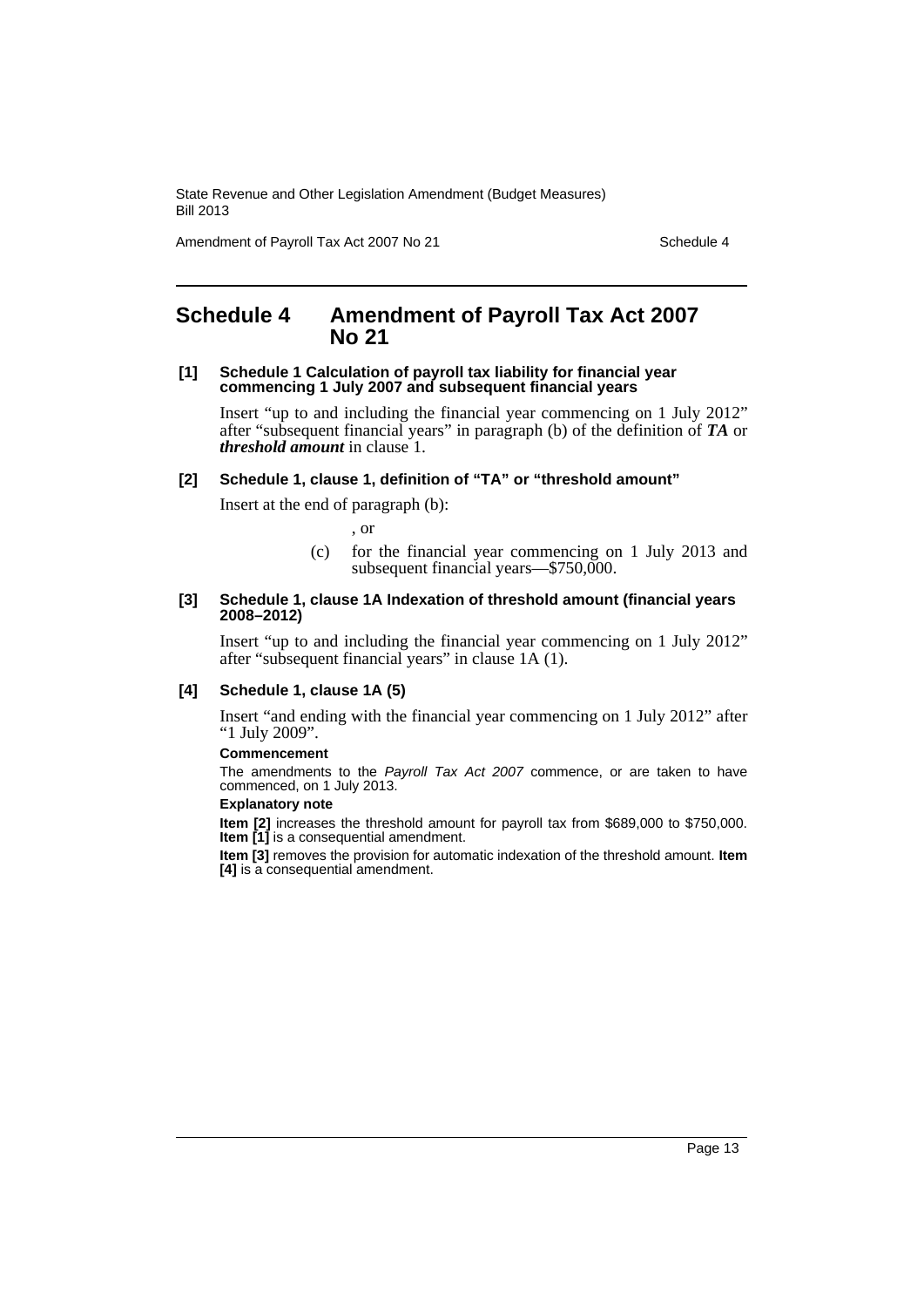Schedule 5 Amendment of Payroll Tax Rebate Scheme (Jobs Action Plan) Act 2011 No 19

# <span id="page-15-0"></span>**Schedule 5 Amendment of Payroll Tax Rebate Scheme (Jobs Action Plan) Act 2011 No 19**

## **[1] Section 3 Object of Act**

Omit "100,000" from section 3 (2).

## **[2] Section 7 Eligible employment**

Insert "and before 1 July 2015" after "1 July 2011" in section 7 (b).

## **[3] Section 8 What is a new job**

Insert after section 8 (8):

- (9) A claimant is not required to repay an amount paid by way of rebate for the first year of employment because of a second year failure to sustain an increase in the employer's full time equivalent employees.
- (10) There is a second year failure to sustain an increase in an employer's full time equivalent employees if the number of full time equivalent employees of the employer on the second anniversary of the date the eligible employment is claimed to commence does not exceed the number of full time equivalent employees of the employer on that commencement date.

## **[4] Section 13 Closure of rebate scheme**

Omit "30 June 2013" from section 13 (3) (b).

Insert instead "30 June 2015".

## **[5] Section 13, note**

Insert "the date appointed as referred to in subsection (3) (a) as" after "person after".

# **[6] Section 15 Amount of rebate**

Omit "\$2,000" from section 15 (1) (a).

Insert instead "the annual rebate amount".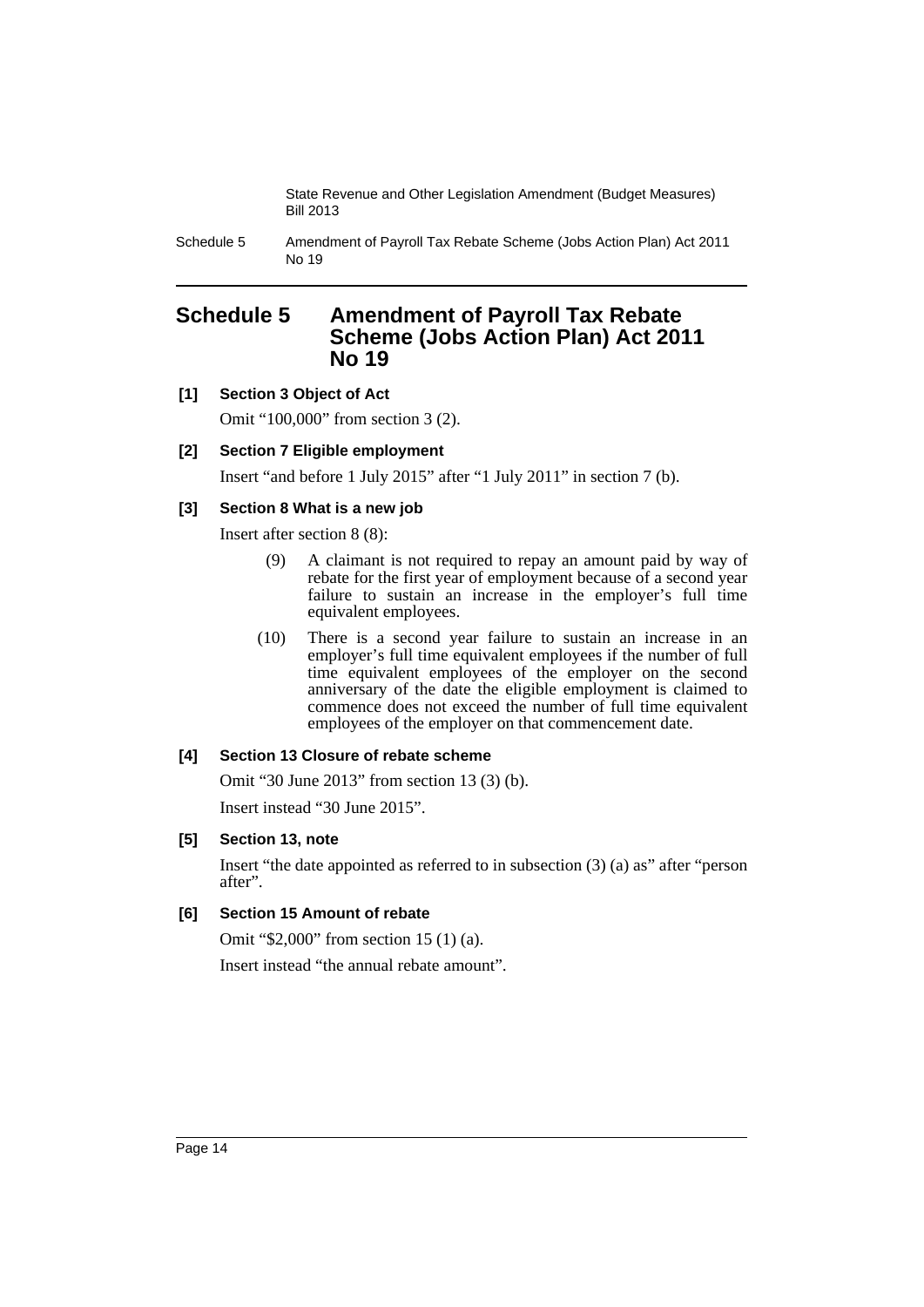Amendment of Payroll Tax Rebate Scheme (Jobs Action Plan) Act 2011 No 19 Schedule 5

# **[7] Section 15 (1A)**

Insert after section 15 (1):

- (1A) The *annual rebate amount* is:
	- (a) for eligible employment commencing before 1 July 2013—\$2,000, or
	- (b) for eligible employment commencing on or after 1 July 2013:
		- (i) \$2,000 for the first year of employment, and
		- (ii) \$3,000 for the second year of employment.

#### **[8] Section 15 (2)**

Omit "\$2,000" from the formula. Insert instead "the annual rebate amount".

#### **[9] Section 21 Closure of registrations**

Omit section 21 (1). Insert instead:

- (1) The Chief Commissioner is not to register an employer as a claimant in respect of the employment of a person:
	- (a) if the application is made after 30 September 2015, or
	- (b) if a scheme closure date for the area in which the person is employed is appointed (as referred to in section  $13(3)(a)$ ) and the application is made after that appointed date.

# **[10] Schedule 1 Savings, transitional and other provisions**

Insert before clause 1:

# **Part 1 Preliminary**

# **[11] Schedule 1, clause 1**

Insert at the end of clause 1 (1): any Act that amends this Act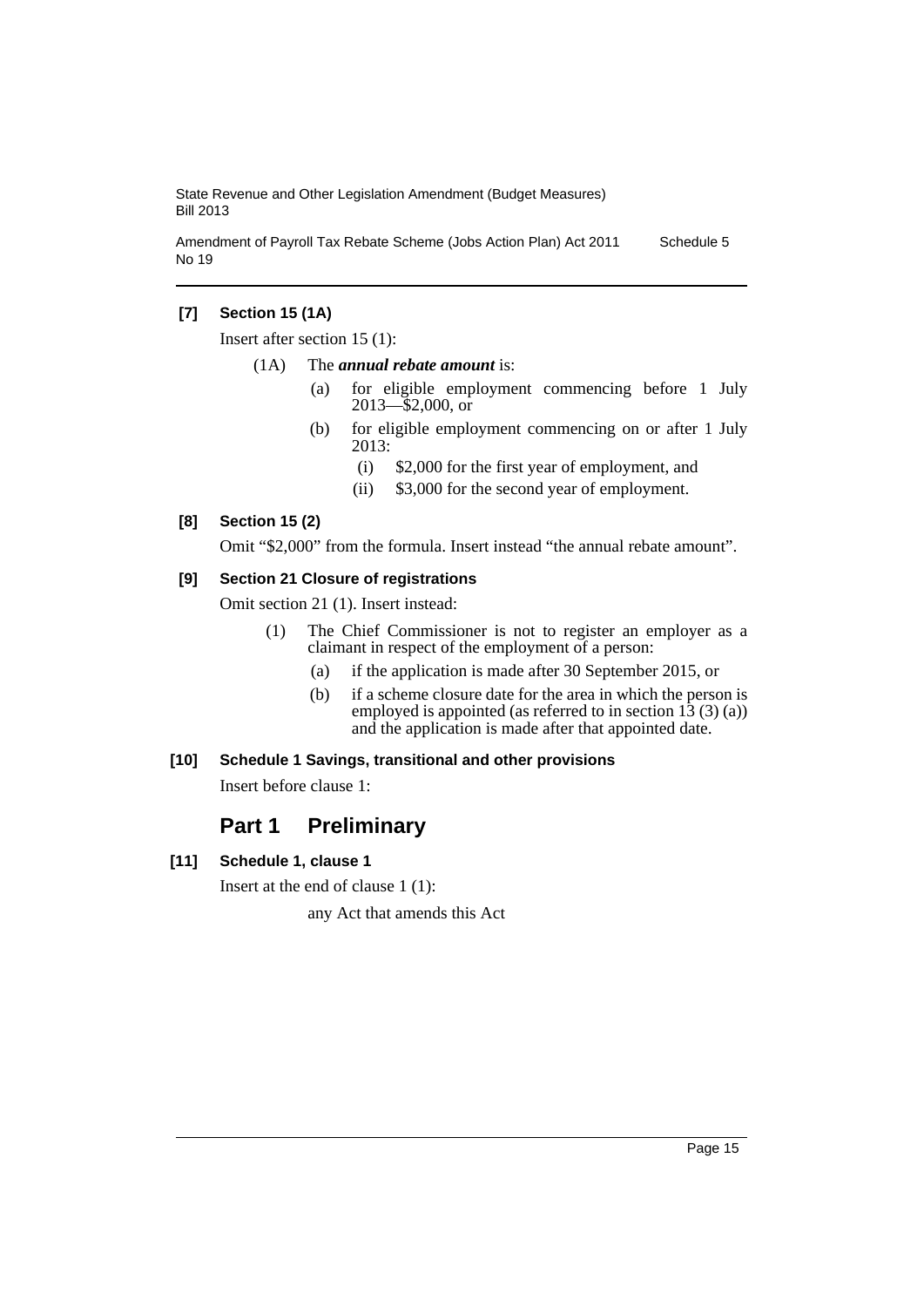Schedule 5 Amendment of Payroll Tax Rebate Scheme (Jobs Action Plan) Act 2011 No 19

### **[12] Schedule 1, Part 2**

Insert after clause 1:

# **Part 2 State Revenue and Other Legislation Amendment (Budget Measures) Act 2013**

#### **2 Refunds**

- (1) A claimant who, before the commencement of the amendments to section 8 made by the *State Revenue and Other Legislation Amendment (Budget Measures) Act 2013*, was required to repay an amount paid by way of rebate is entitled to a refund of the amount repaid (if any) if, had the amendments been in effect at the time the requirement was made, repayment of the amount could not have been required.
- (2) Sections 25, 26, 58 (1) and 60 apply to the payment of a refund payable under this clause in the same way as they apply to the payment of a rebate.

#### **3 Waiver of maximum rebate**

- (1) Sections 15 (5) and 16 do not apply to a claim for a rebate if:
	- (a) the eligible employment commenced before 1 July 2013, and
	- (b) the financial year in which the claim for a rebate in respect of that eligible employment is made is the financial year commencing on 1 July 2013 or a subsequent financial year, and
	- (c) the employer had a payroll tax liability exceeding nil for the financial year that commenced on 1 July 2012.
- (2) In this clause, an employer's *payroll tax liability* for a financial year is the correct amount of payroll tax payable by the employer (within the meaning of Part 6 of the *Payroll Tax Act 2007*).

#### **Commencement**

The amendments to the *Payroll Tax Rebate Scheme (Jobs Action Plan) Act 2011* commence, or are taken to have commenced, on 1 July 2013.

#### **Explanatory note**

**Items [2] and [4]** provide for a final closure of the Jobs Action Plan scheme on 30 June 2015. A rebate can be claimed under the scheme for the employment of a person only if the employment commences on or before that date. The amendments retain the power of the Minister to appoint an earlier scheme closure date for a particular area. **Item [5]** is a consequential amendment.

**Item [1]** removes a target on the number of jobs to be created with assistance of the scheme.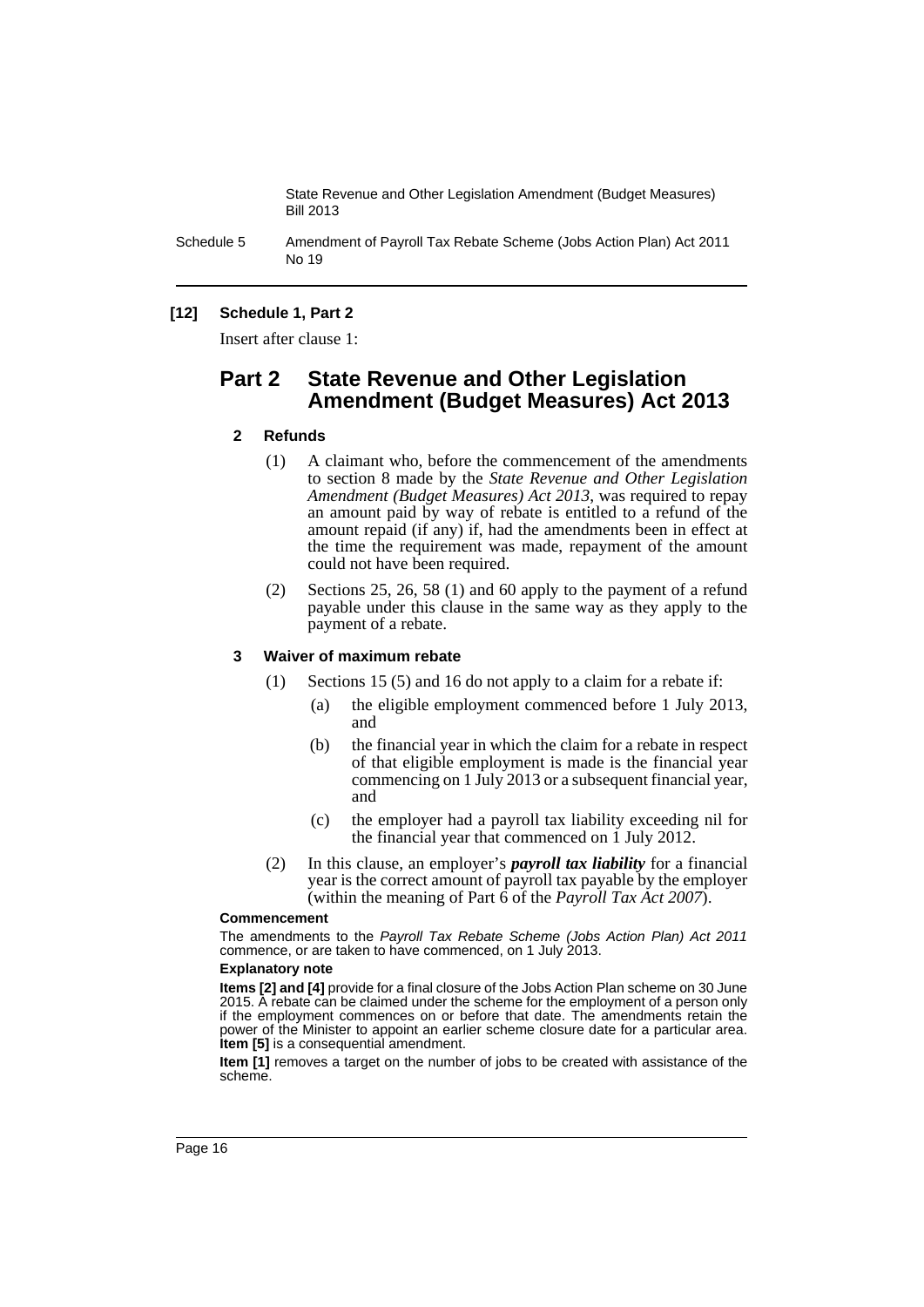Amendment of Payroll Tax Rebate Scheme (Jobs Action Plan) Act 2011 No 19 Schedule 5

**Items [6] and [7]** increase the rebate from \$2,000 to \$3,000 in the second year of employment. The increase will apply only to eligible employment that commences on or after 1 July 2013. **Item [8]** is a consequential amendment.

**Item [3]** removes a requirement that a claimant repay a rebate paid for a first year of eligible employment because of a failure to sustain an increase in the number of full time equivalent employees of the employer at the end of the second year of eligible employment.

**Item [9]** requires employers to be registered under the scheme on or before 30 September 2015 (and before any earlier scheme closure date for the area in which the person is employed that is appointed by the Minister).

**Item [11]** enables savings and transitional regulations to be made whenever the Act is amended.

**Item [12]** provides for specific transitional matters, including by providing for the waiver of the maximum rebate payable for certain employment that commences before 1 July 2013. **Item [10]** is a consequential amendment.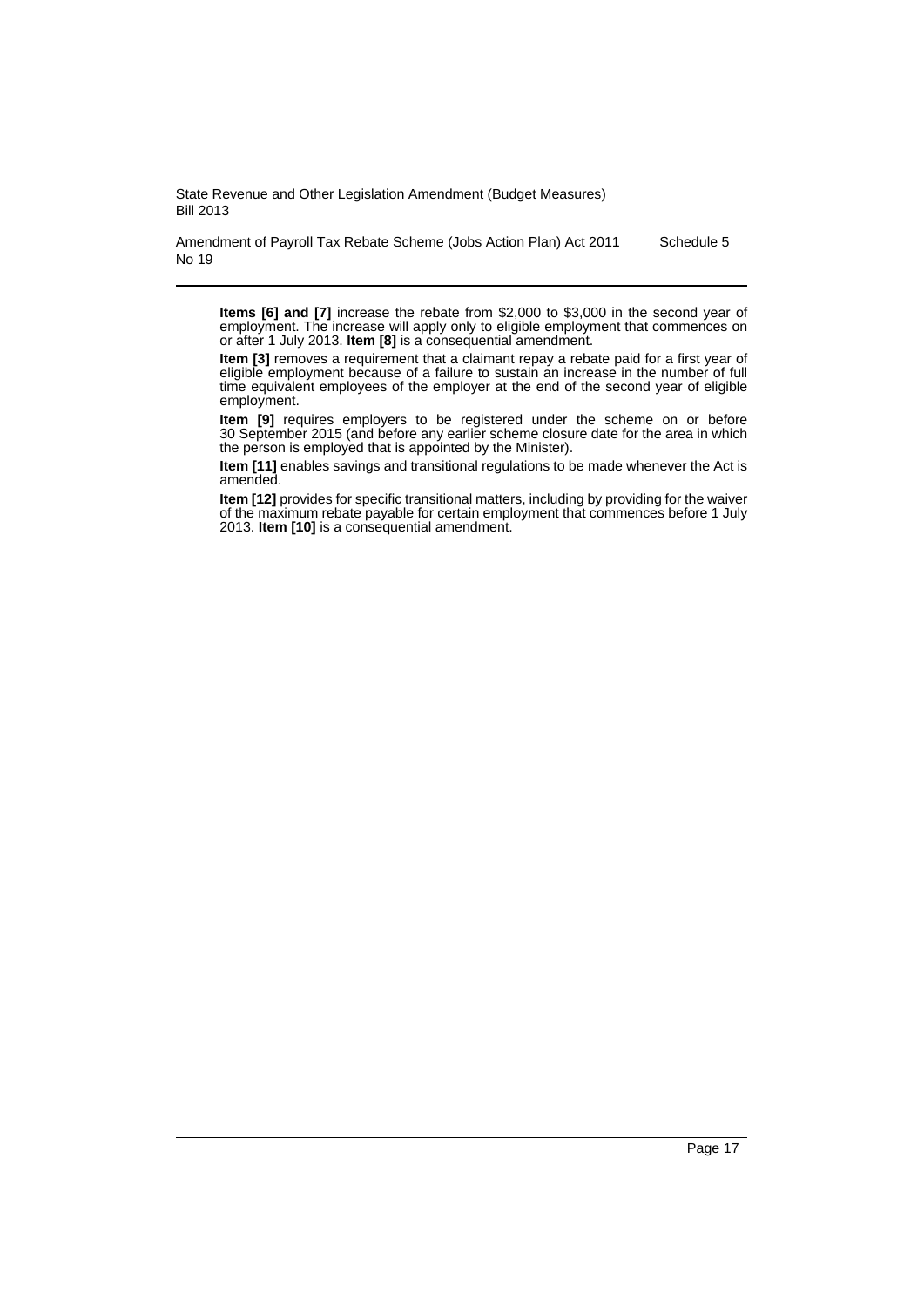Schedule 6 Amendment of Protection of the Environment Administration Act 1991 No 60

# <span id="page-19-0"></span>**Schedule 6 Amendment of Protection of the Environment Administration Act 1991 No 60**

## **Section 34A**

Insert after section 34:

## **34A Environment Protection Authority Fund**

- (1) There is established in the Special Deposits Account an account called the Environment Protection Authority Fund (*the Fund*).
- (2) Money in the Fund is under the control of the Authority and can be expended by the Authority only for the purposes authorised by this section.
- (3) There is to be paid into the Fund:
	- (a) any of the following money payable to the Authority under the *Protection of the Environment Operations Act 1997*:
		- (i) any fees with respect to environment protection licences, including fees for applications made for or with respect to those licences and annual licence fees (other than load-based fees),
		- (ii) any interest on outstanding amounts of any such fees (other than load-based fees),
		- (iii) any amounts required to be paid as a penalty for default under section 57 of that Act (other than with respect to load-based fees),
		- (iv) any fees with respect to clean-up notices, prevention notices or noise control notices,
		- (v) amounts specified in any compliance cost notices given under Chapter 4 or section 267B of that Act,
		- (vi) amounts specified in any notices given under section 107 or 295ZD of that Act, and
	- (b) any fees payable to the Authority under the *Environmental Planning and Assessment Act 1979*, and
	- (c) the proceeds of the investment of money in the Fund, and
	- (d) any other money appropriated by Parliament for the purposes of the Fund or required or authorised by law to be paid into the Fund.